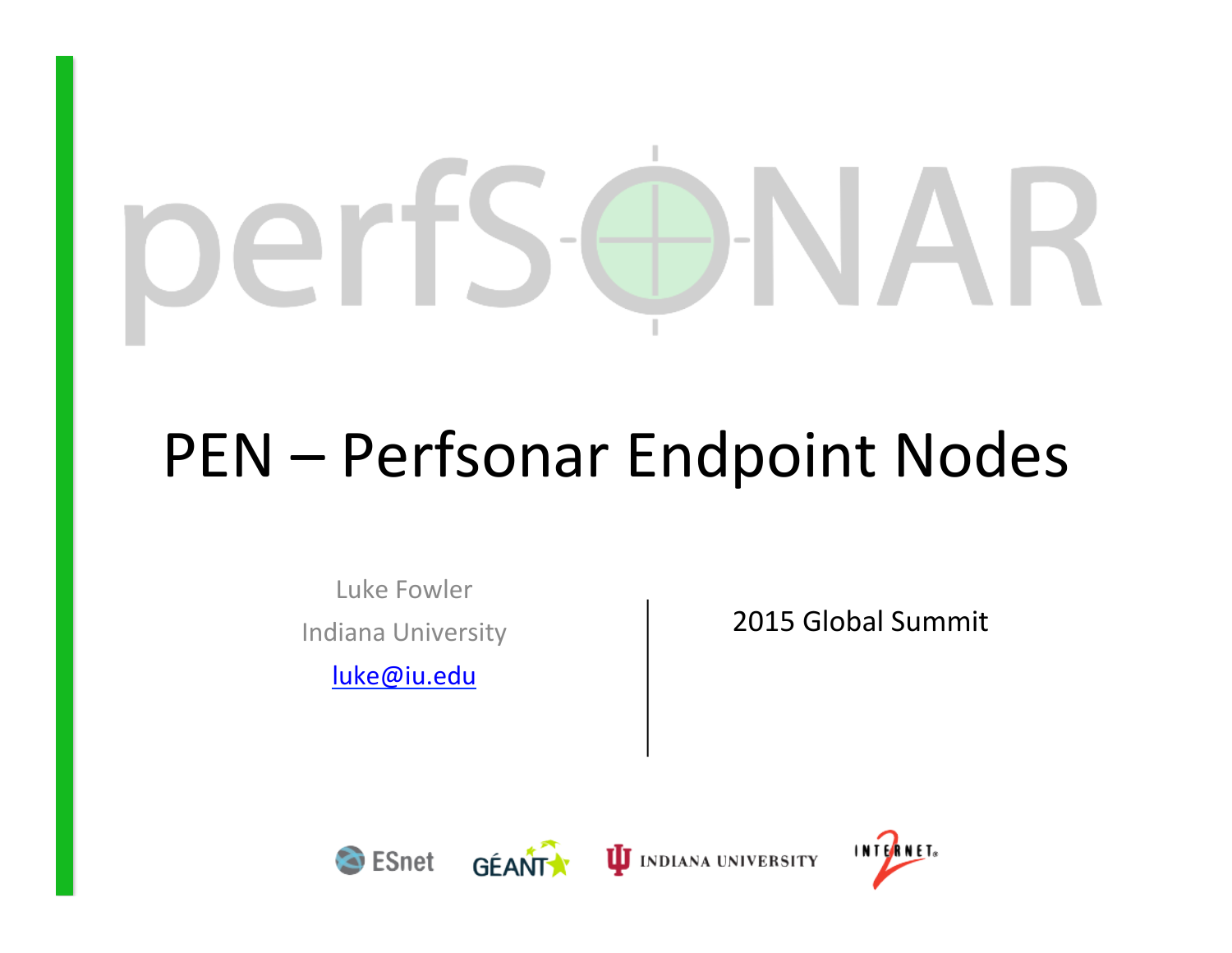

#### Project Team

- Dan Doyle (Indiana)
- Brian Tierney (ESnet)
- John Hicks (Internet2)
- Michael Johnson (Indiana)
- Antoine Delvaux (GÉANT Association)







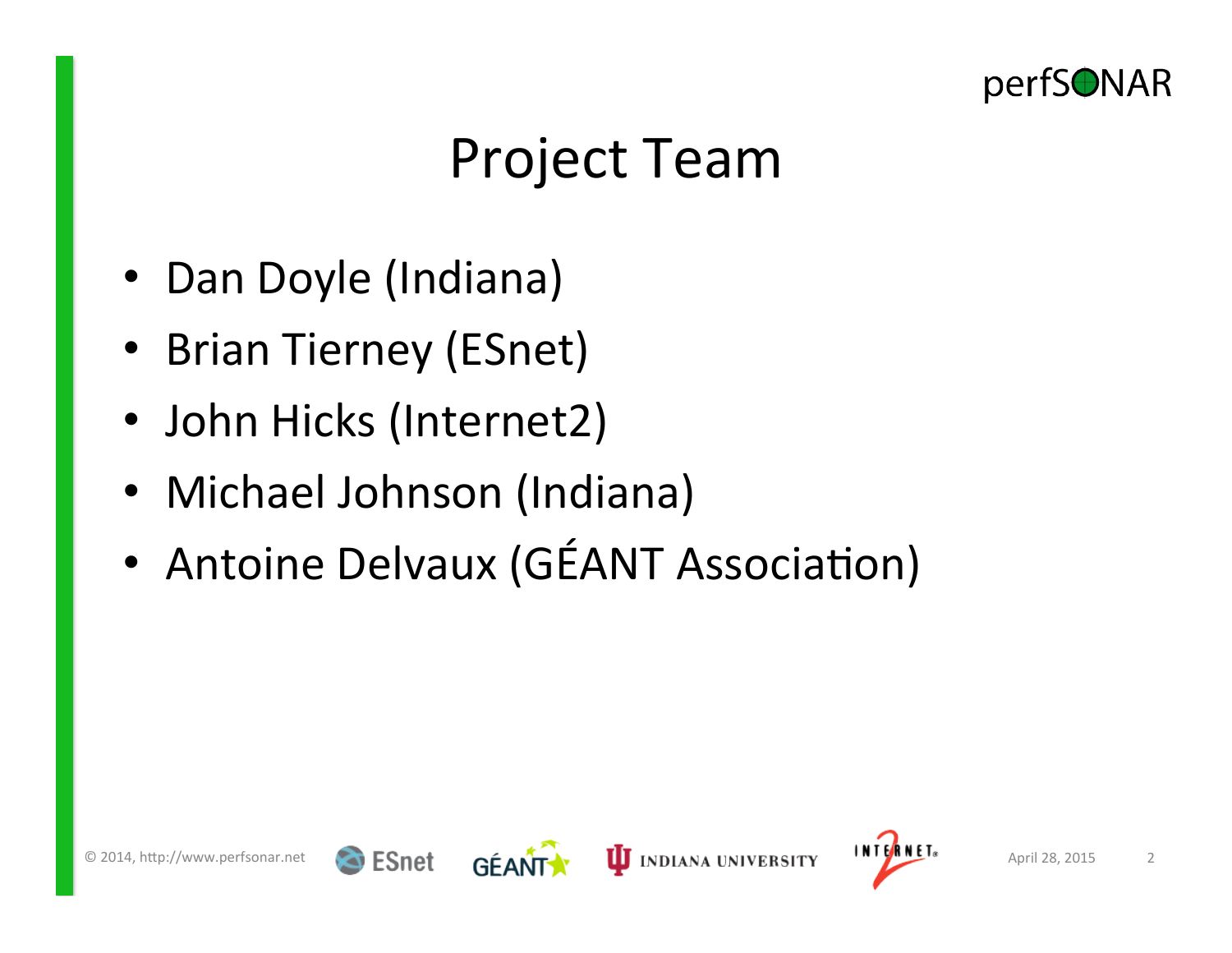

## The Beginning

- Many people experimenting with and deploying perfSONAR on low cost / small form factor nodes
- perfSONAR project committed to officially test/support small number of configurations as part of version 3.5 roadmap
- Community survey undertaken to determine what node characteristics were most important to the community.





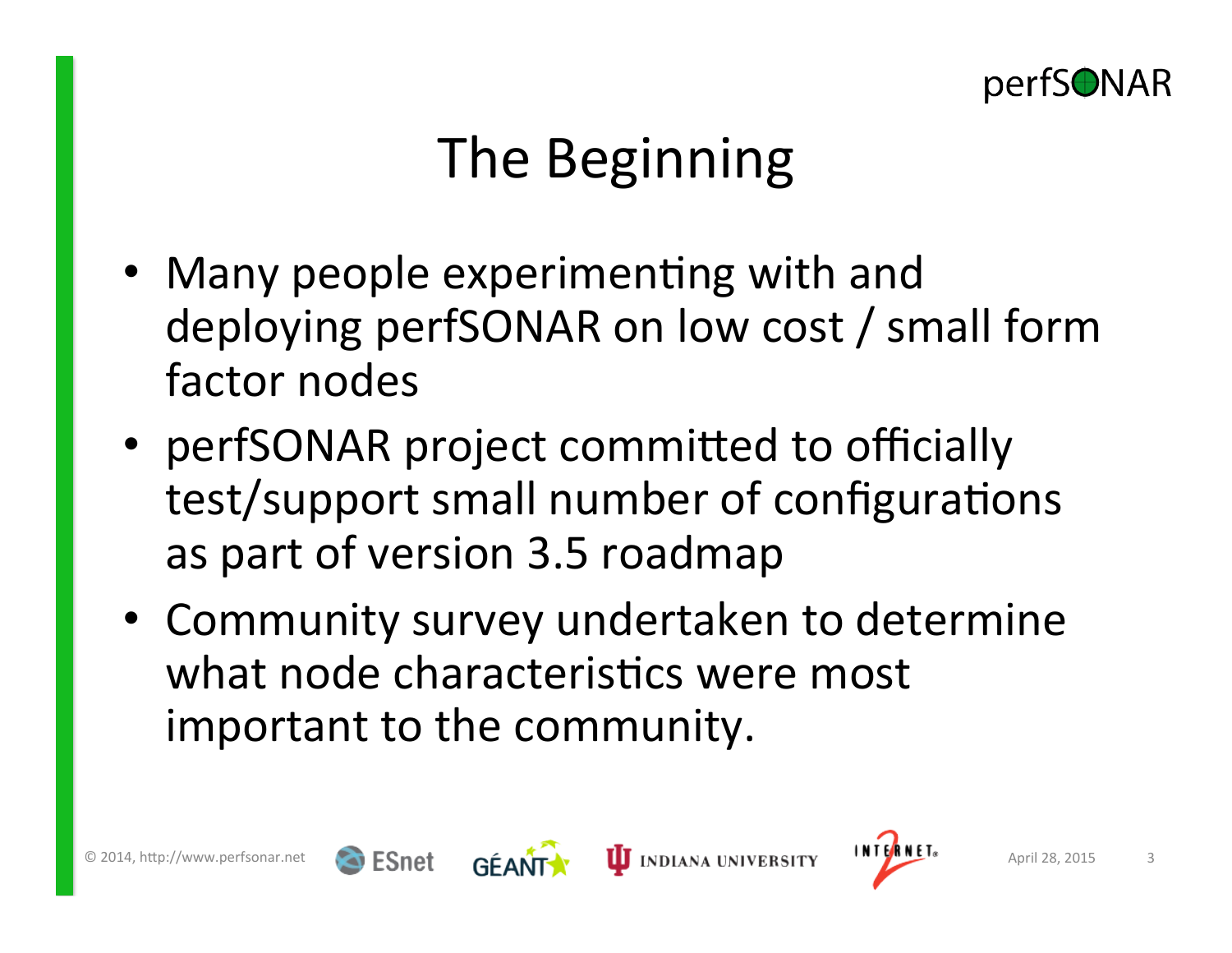

#### Initial Assumptions

- Initially shooting for "very low price" nodes
- ARM based solutions investigated
	- Cubox/perfCube (Brian Tierney, etc.)
	- Beaglebone / Raspberry Pi (Alan Whinery, etc.)
- Great for some use cases
- Can not support 1Gbps testing
- Cost profile could allow very large deployment
- Challenges in supporting ARM





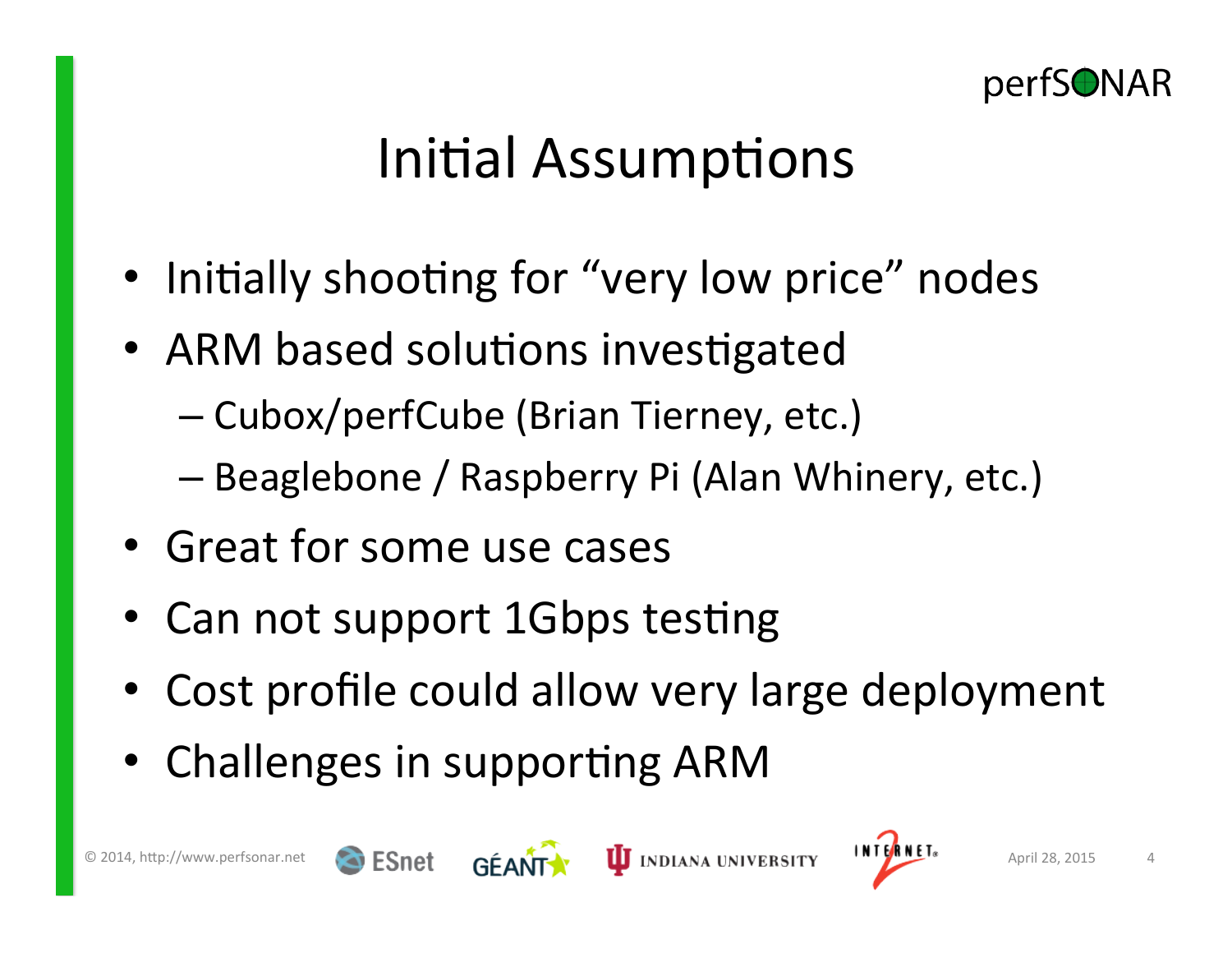

## Survey Surprise

• Survey respondents generally preferred slightly higher cost and the ability to test at 1Gbps Preference of cost and throughput

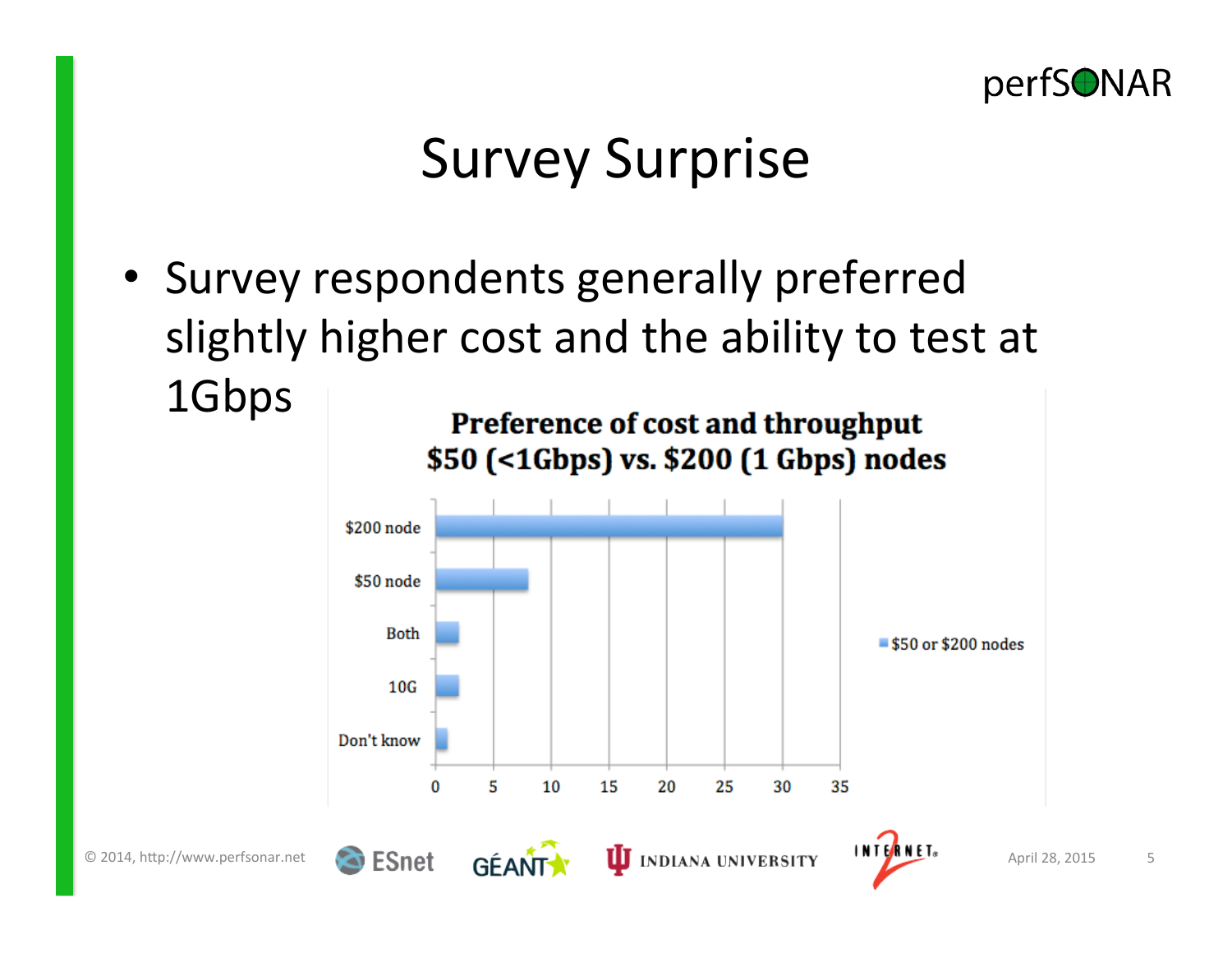

## A Course Change

- Began investigating slightly higher cost/ performance nodes
- Targeting around \$200 per node
- Capable of achieving 1Gbps BWCTL throughput
- Easy to install
- Intel CPUs to avoid complications with supporting ARM builds



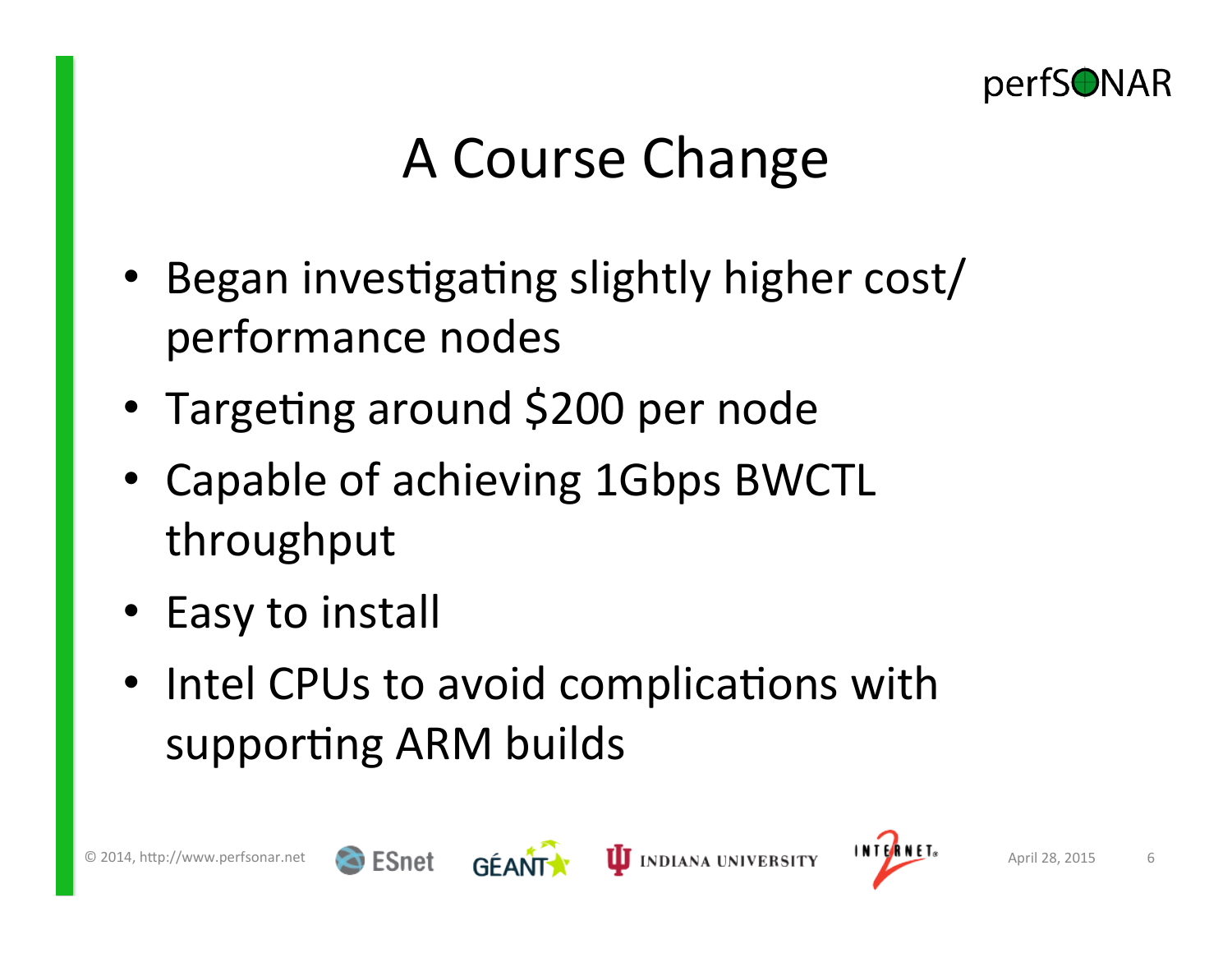

## Intel Thin Canyon NUC Kit DE3815TYKHE

- Not able to push 1Gbps (can push 500Mbps, receive 920Mbps)
- Includes 8GB eMMC storage
- \$177 shipped
- 36W power draw
- Works with Debian and CentOS
- Still attractive for <1Gbps









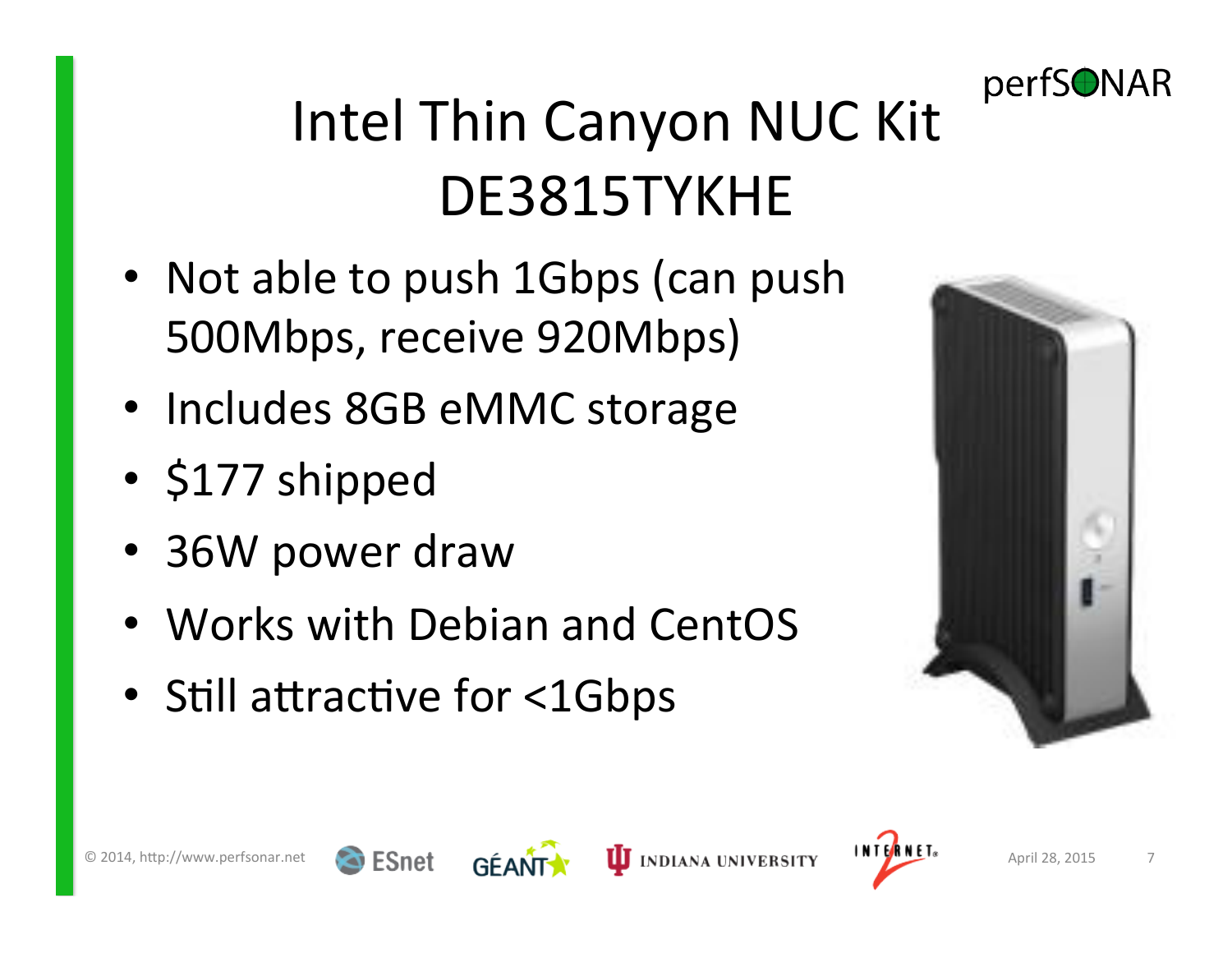

## ASUS Chromebox M004U

- \$152
- Internal 16G SSD, 2G RAM
- Comes with ChromeOS
- Difficult to install perfSONAR (includes using a paperclip to unlock BIOS)
- Very attractive price. May be an option for "hardcore tinkerers"





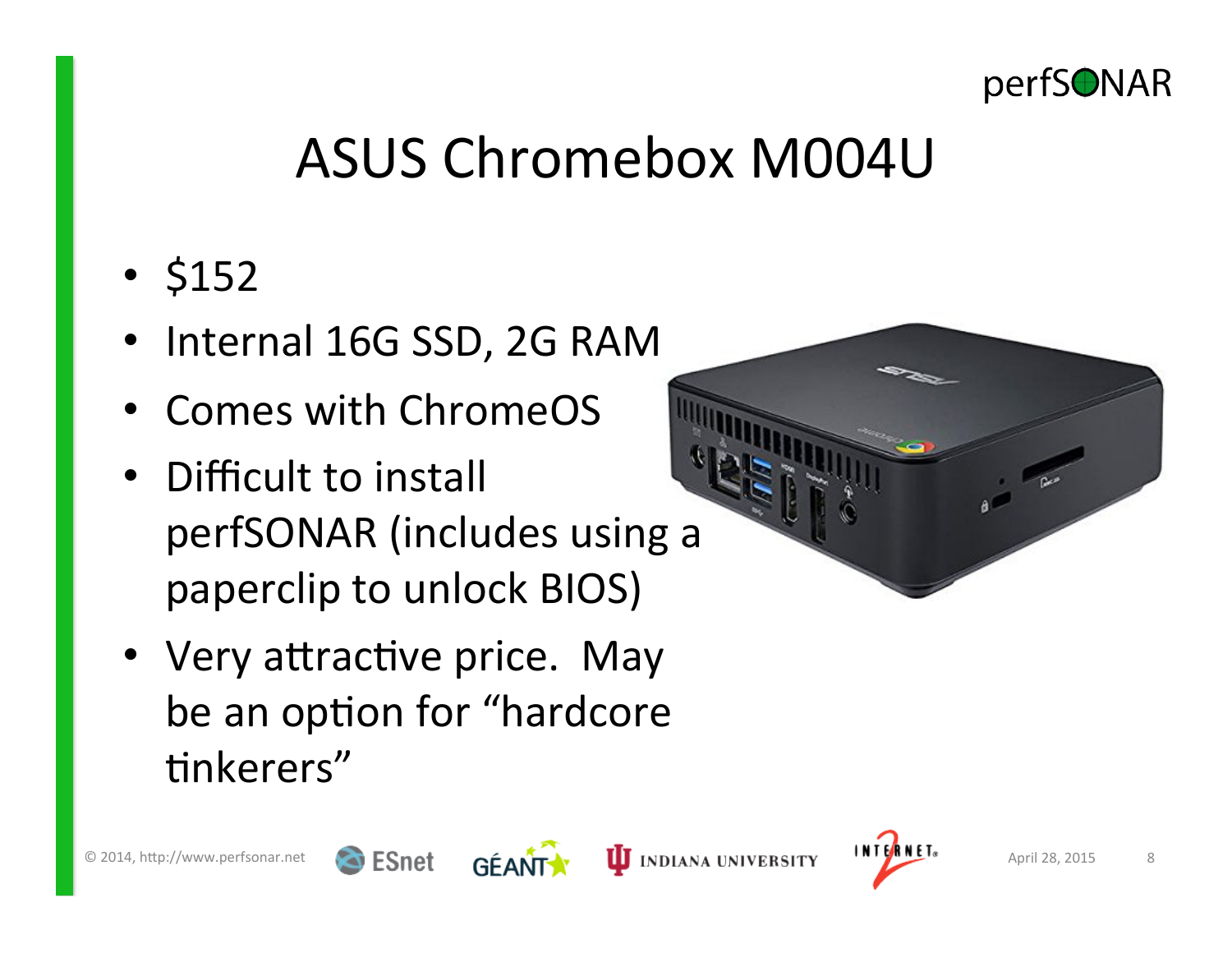

## Intel NUC Kit DCCP847DYE

- 936Mbps in testing
- \$232 with SSD. \$190 with microSD + USB
- 65W. Requires a power cable to be purchased separately, C5 cord
- Missing power cable + highest cost made this less attractive than others

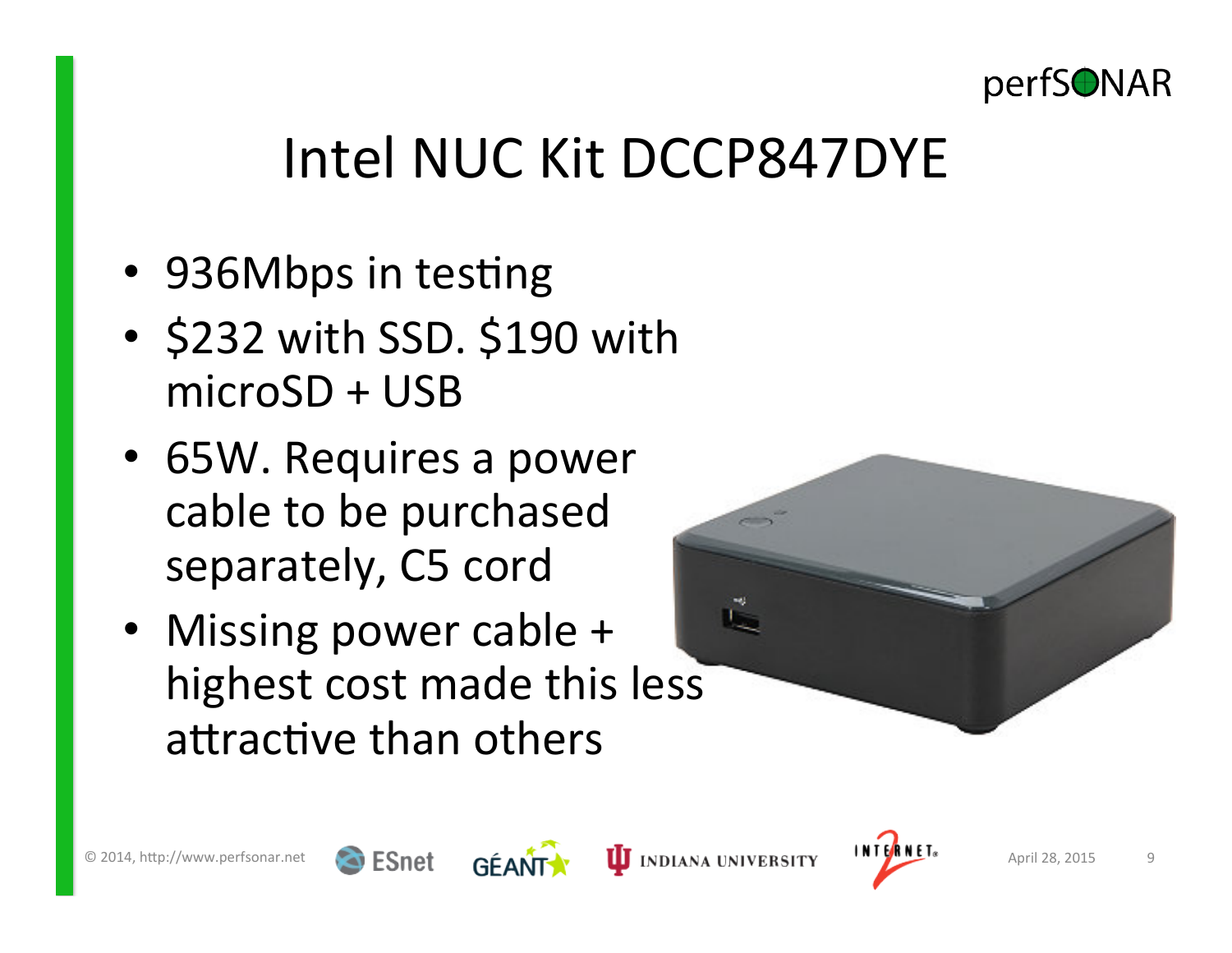

## Gigabyte BRIX (GB-BXBT-2807)

- 937 Mbps in testing
- \$225 with SSD, \$180 micro SD +USB
- 30W power
- Currently preferred option. Low power, high performance.
- But... see next slide!

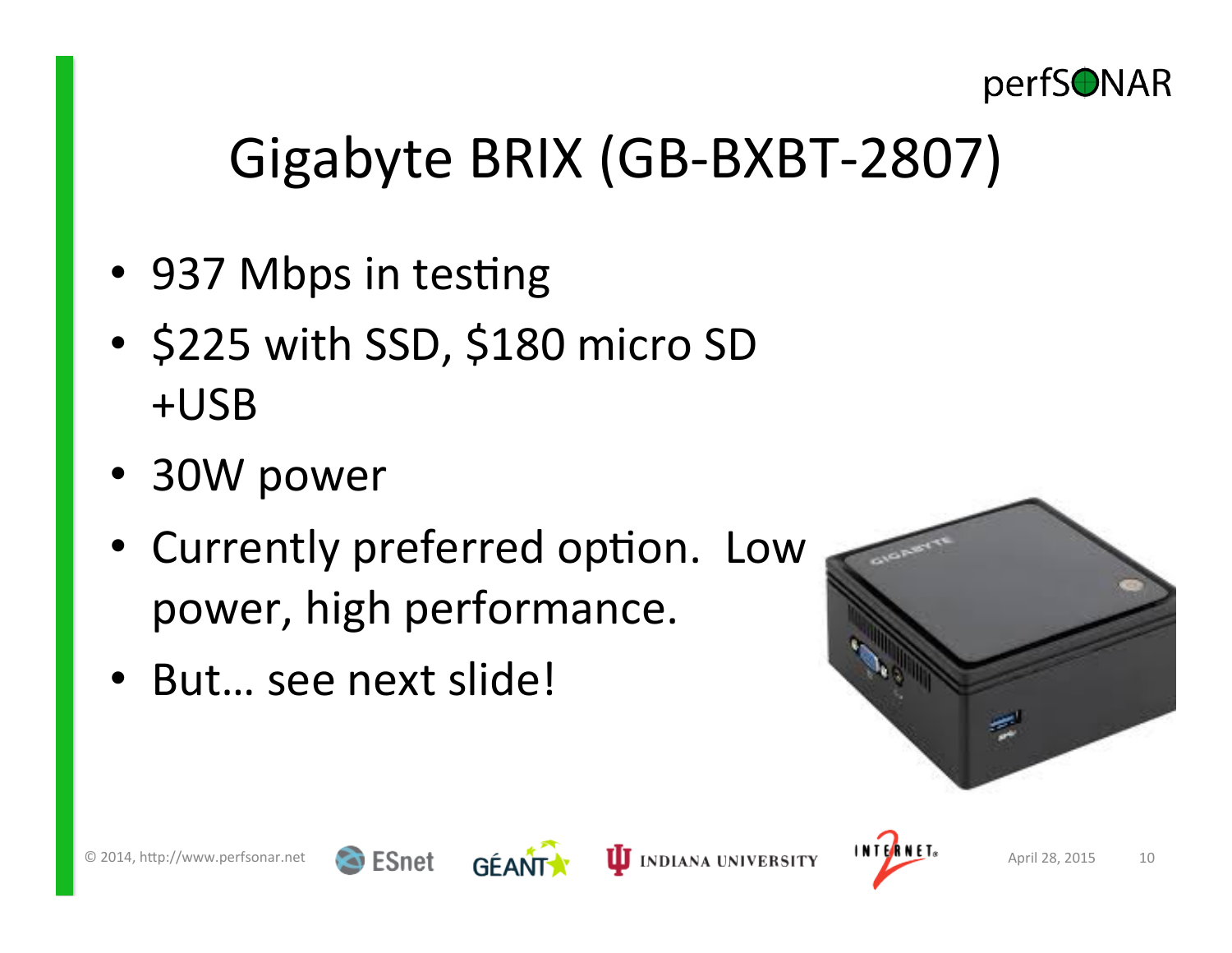

## ECS LIVA

- $\cdot$  \$120-170 final cost.
- Internal 32-64G eMMC, 2GB RAM
- 15W power. Could be powered with PoE splitter!
- Arrived/Tested this week.
- Achieved 940Mbps
- Minor UEFI issues
- Stay Tuned!